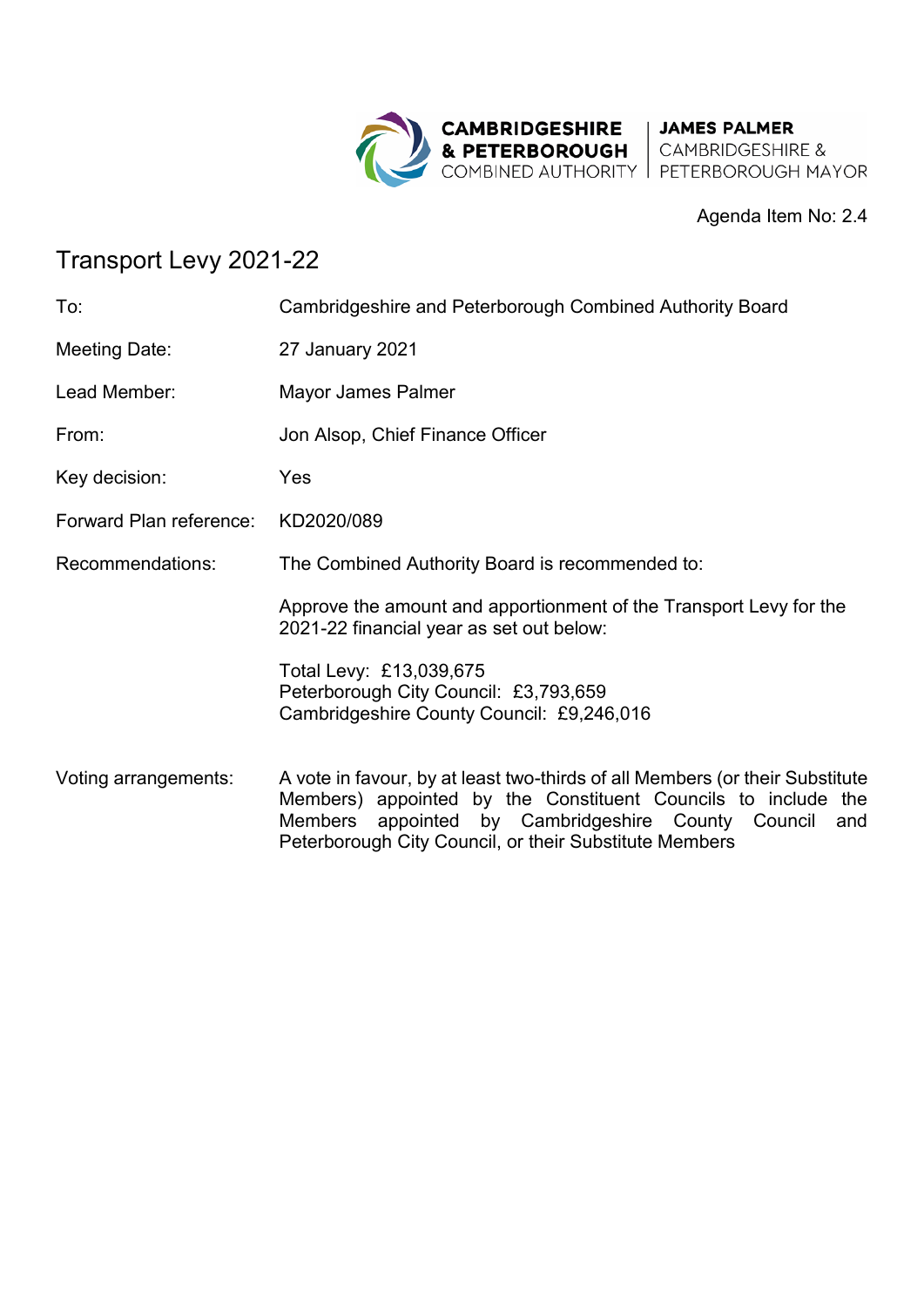### 1. Purpose

1.1 To consider and approve the 2021-22 Transport Levy and apportionment between Cambridgeshire County Council and Peterborough City Council.

## 2. Setting the Levy

- 2.1 The Cambridgeshire and Peterborough Combined Authority is the area's statutory Transport Authority. Transport Authority functions primarily relate to transport planning, bus services and transport operations. These powers and duties include powers and duties contained within Parts 3 and 4 of the Transport Act 1985 that can be summarised as
	- a. Duty to produce a Local Transport Plan;
	- b. Production of a Bus Strategy;
	- c. Rights to franchise local bus services within its area, subject to the completion of the process set out in the Bus Services Act 2017;
	- d. Powers to enter into quality bus partnerships and enhanced partnerships;
	- e. Responsibility for the provision of bus information and the production of a bus information strategy;
	- f. Role of Travel Concession Authority;
	- g. Financial powers to enable the funding of community transport; and
	- h. Powers to support bus services.
- 2.2 Since 2017 the Combined Authority has delegated elements (e) to (h). (per above) to Cambridgeshire County Council (CCC) and Peterborough City Council (PCC). It was agreed at the January 2020 Transport and Infrastructure Committee that, from April 1<sup>st</sup> 2021 these powers be exercised directly by the Combined Authority.
- 2.3 Where there are other sources of funding for services, in particular the Bus Service Operator Grant and developer contributions via S106 agreements, these will be excluded from the final Levy calculation as the expectation is that these funding sources will be directly payable to the Combined Authority going forward.
- 2.4 The Transport Levying Bodies Regulations 1992 (as amended) sets out the power of the Combined Authority to set a Transport Levy, and that the amount of the Levy should be set to meet expenditure "*attributable to the exercise of its transport functions for which provision is not otherwise made*". The forecast costs attributable to the Combined Authority's transport functions for 2021-22 are shown in the table below:

| <b>Cost element</b>                                     | <b>Forecast</b><br>2021-22<br>budget<br>(E'000) |
|---------------------------------------------------------|-------------------------------------------------|
| Concessionary fares                                     | 9,129                                           |
| <b>Supported Bus Services</b>                           | 3,003                                           |
| Staffing costs, including internal support and on-costs | 1,397                                           |
| <b>Transport Modelling</b>                              | 750                                             |
| Public contact centre                                   | 234                                             |
| Real-time passenger information and timetables          | 209                                             |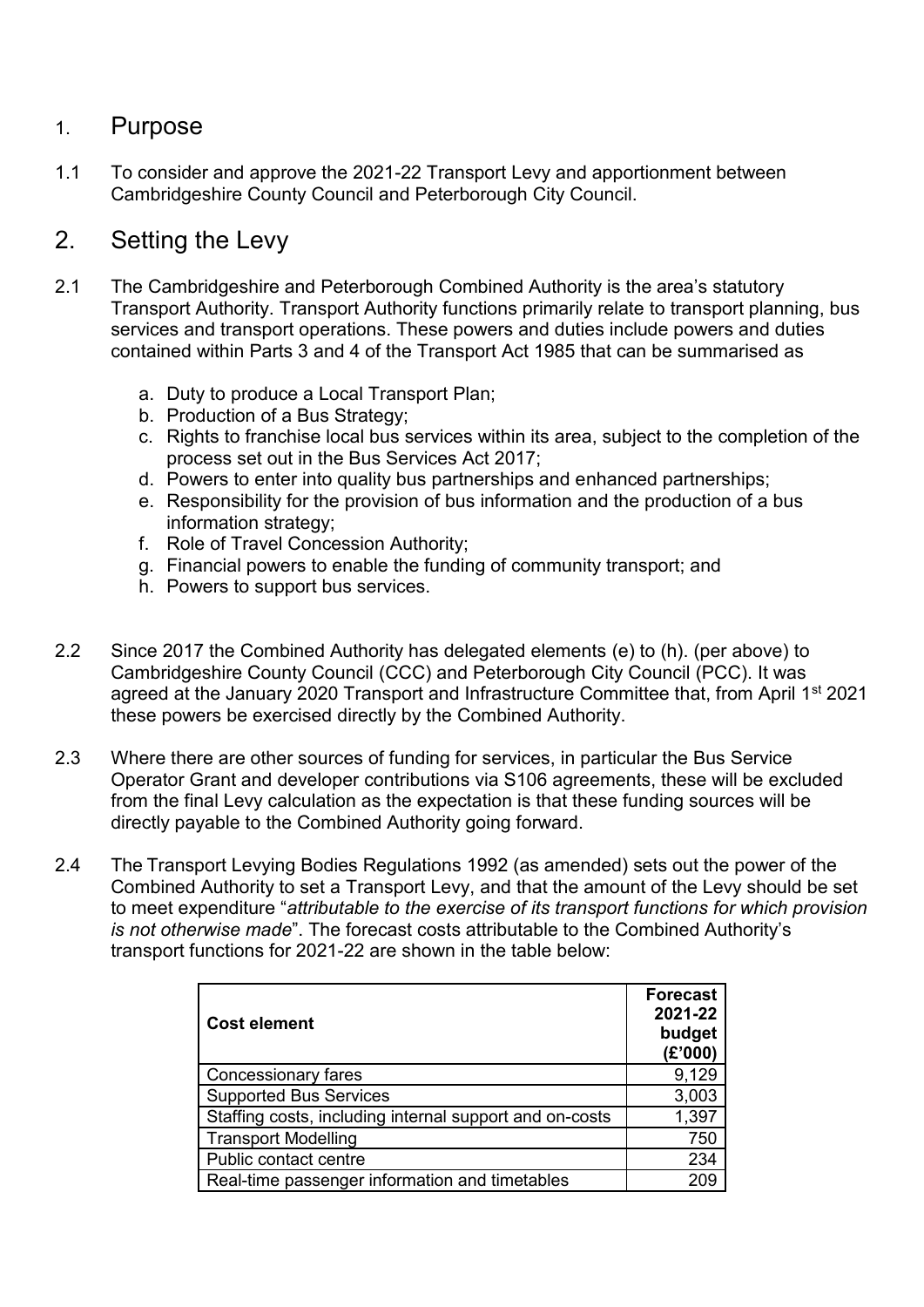| <b>Cost element</b>                                | <b>Forecast</b><br>2021-22<br>budget<br>(E'000) |
|----------------------------------------------------|-------------------------------------------------|
| Section 106 funded bus support*                    | 259                                             |
| Bus Service Operator Grant funded payments*        | 411                                             |
| Communication Campaign to publicise the transition | 50                                              |
| <b>Total cost of Transport Act powers</b>          | 15.442                                          |

\* there is income from grants, or from contracts with local developers, which pay for these expenditure lines.

2.5 The regulations quoted above allow other provision to be made by the Combined Authority to reduce the Levy it charges. In previous years, the Combined Authority has met the costs for the elements of the powers which it did not delegate from its own budget and so did not include them in the Levy. It is proposed that this treatment is continued for the 2021-22 financial year which, along with the income associated from the Section 106 contracts and the Bus Service Operator Grant, reduces the proposed Levy for the year as follows:

| Total cost of Transport Act powers               | £15,442 |
|--------------------------------------------------|---------|
| Less income from Section 106 contracts           | $-E259$ |
| Less income from the Bus Service Operator Grant  | $-E411$ |
| Less staffing costs associated with elements a-d | $-E932$ |
| Less transport modelling costs                   | $-E750$ |
| Less one-off communications costs                | $-E50$  |
| Proposed Levy for 2021-22                        | £13,040 |

- 3. Apportionment of the Levy
- 3.1 The Transport Levying Bodies (Amendment) Regulations 2018 sets out how the Combined Authority's transport Levy should be apportioned, which gives the preferred approach as by agreement of CCC and PCC.
- 3.2 As the services were delivered by CCC and PCC separately in 2020-21 the apportionment method agreed by both CCC and PCC's S151 officers was to base it on the forecast costs for each area separately i.e. costs associated from services and contracts being transferred from one authority are apportioned to that authority. This results in the levies set out below:

| <b>Authority</b>                     | $\frac{0}{0}$ | 2021-22 Levy  |
|--------------------------------------|---------------|---------------|
|                                      | split         | <b>Amount</b> |
| <b>Cambridgeshire County Council</b> | 70.91         | £9,246,016    |
| <b>Peterborough City Council</b>     | 29.09         | £3,793,659    |
| <b>Total Levy</b>                    | 100.00        | £13,039,675   |